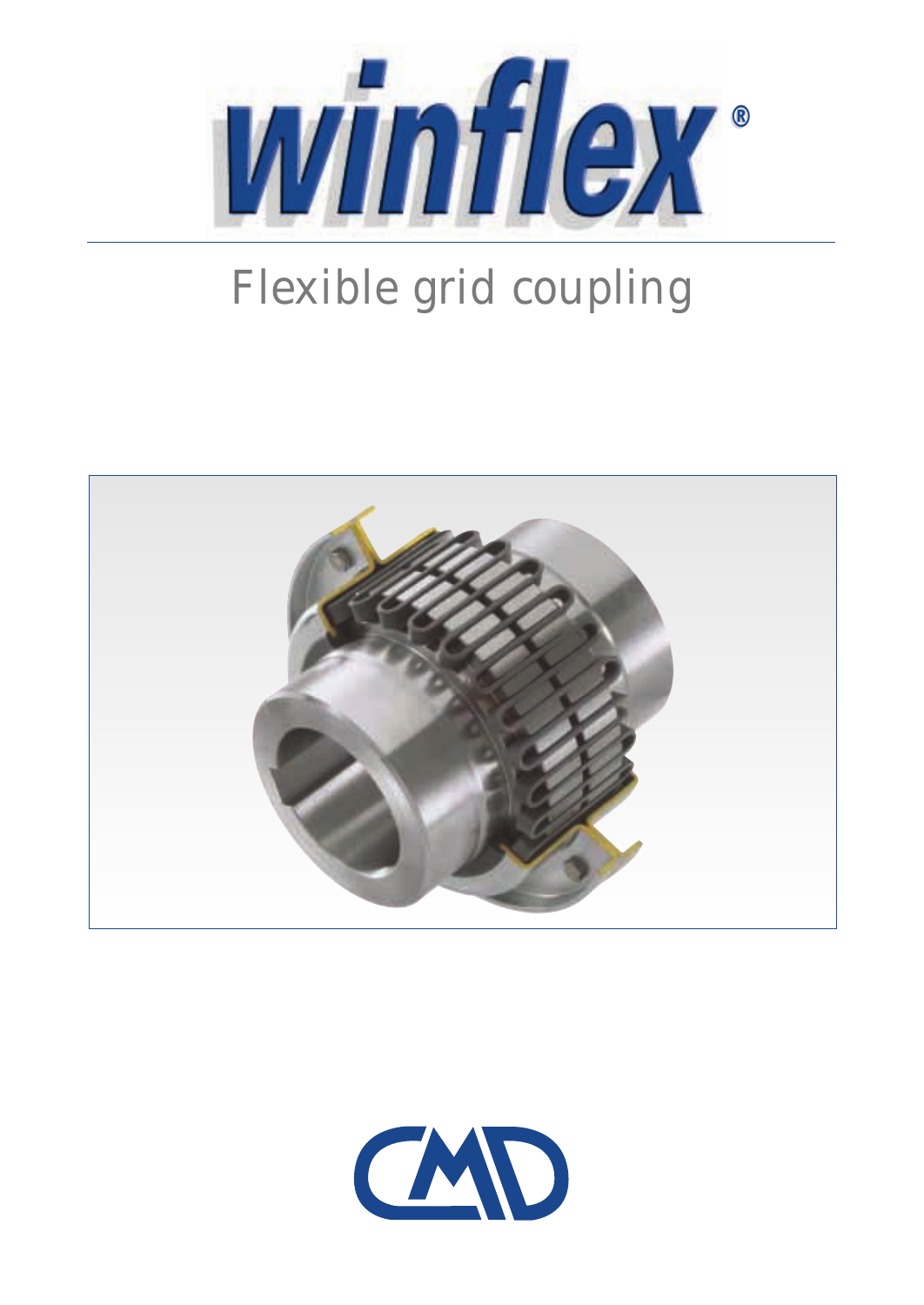

# Winflex couplings:

the best cost-effective and reliable solution, years of use to achieve and to prove this fully optimised coupling!

### **The hub**

- Thanks to the very special design of the teeth, the contact surface between the grid and the hub teeth increases proportionally to the torque to keep the same contact pressure at any time.
- As contact is on numerous teeth, this efficiently absorbs the torque thus avoiding damage.
- No resulting reaction forces on shafts.

### **The grid**

- The grid always works in the direction of the material, within its elastic field.
- A new surface treatment prevents oxidation, friction and wear.
- The grid has been manufactured to ensure durability.



Normal load

![](_page_1_Picture_13.jpeg)

**Heavy Shocks** 

![](_page_1_Picture_15.jpeg)

and Excessive **Overloads** 

![](_page_1_Picture_17.jpeg)

![](_page_1_Picture_18.jpeg)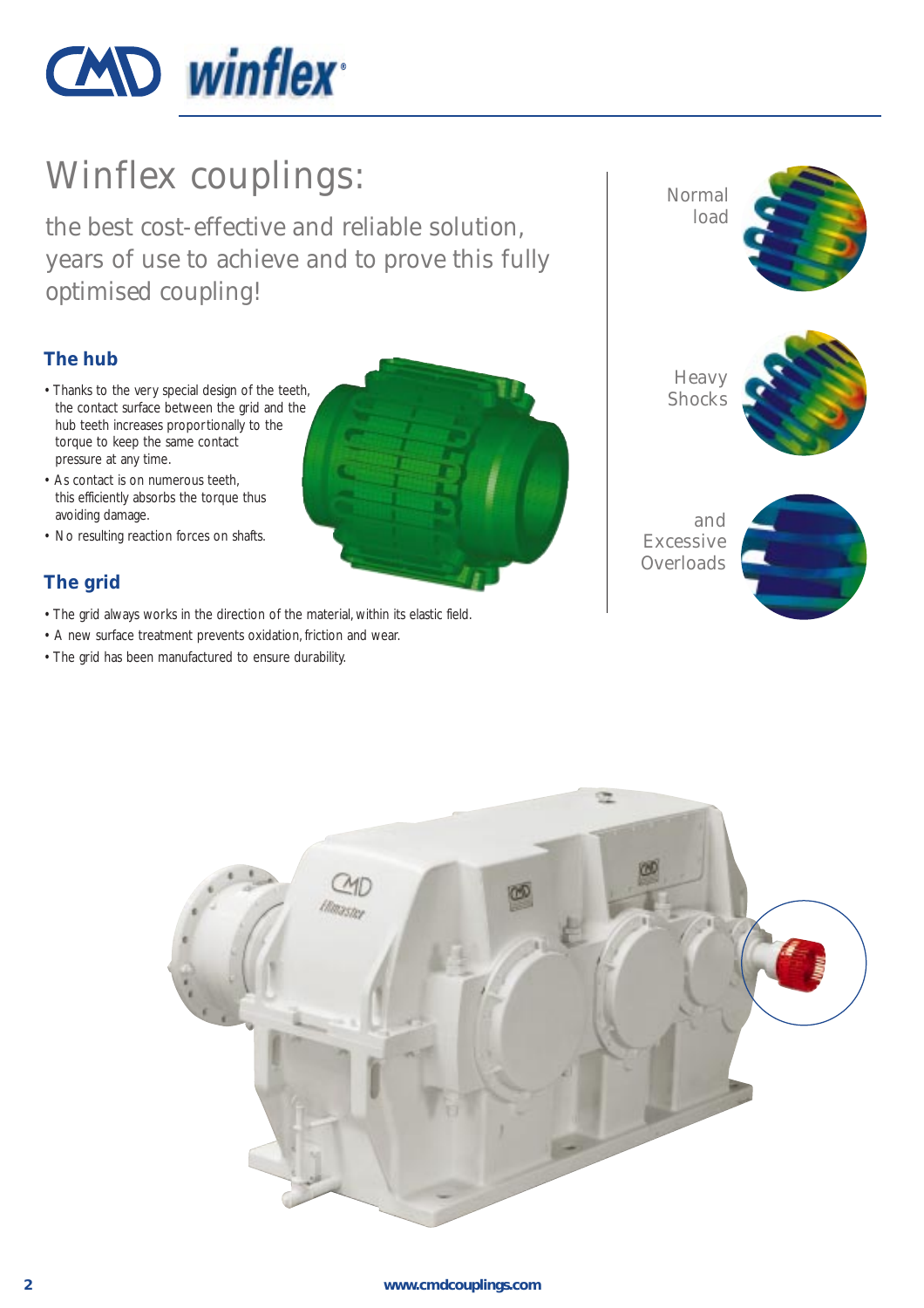![](_page_2_Picture_0.jpeg)

![](_page_2_Picture_1.jpeg)

# A complete range!

Only one grid for each execution of the same size

![](_page_2_Picture_4.jpeg)

T.TL.TL2 Vertical or Horizontal Position

![](_page_2_Picture_6.jpeg)

T.TL.NPE Spacer type

![](_page_2_Picture_8.jpeg)

TDF Disc brake type

![](_page_2_Picture_10.jpeg)

BSAT Single cover type

![](_page_2_Picture_12.jpeg)

Heavy duty type

![](_page_2_Picture_14.jpeg)

**BSA** Single cover type for Flywheel, pulley application etc…

![](_page_2_Picture_16.jpeg)

Overrunning clutch

![](_page_2_Picture_18.jpeg)

CPF Brakewheel type

![](_page_2_Picture_20.jpeg)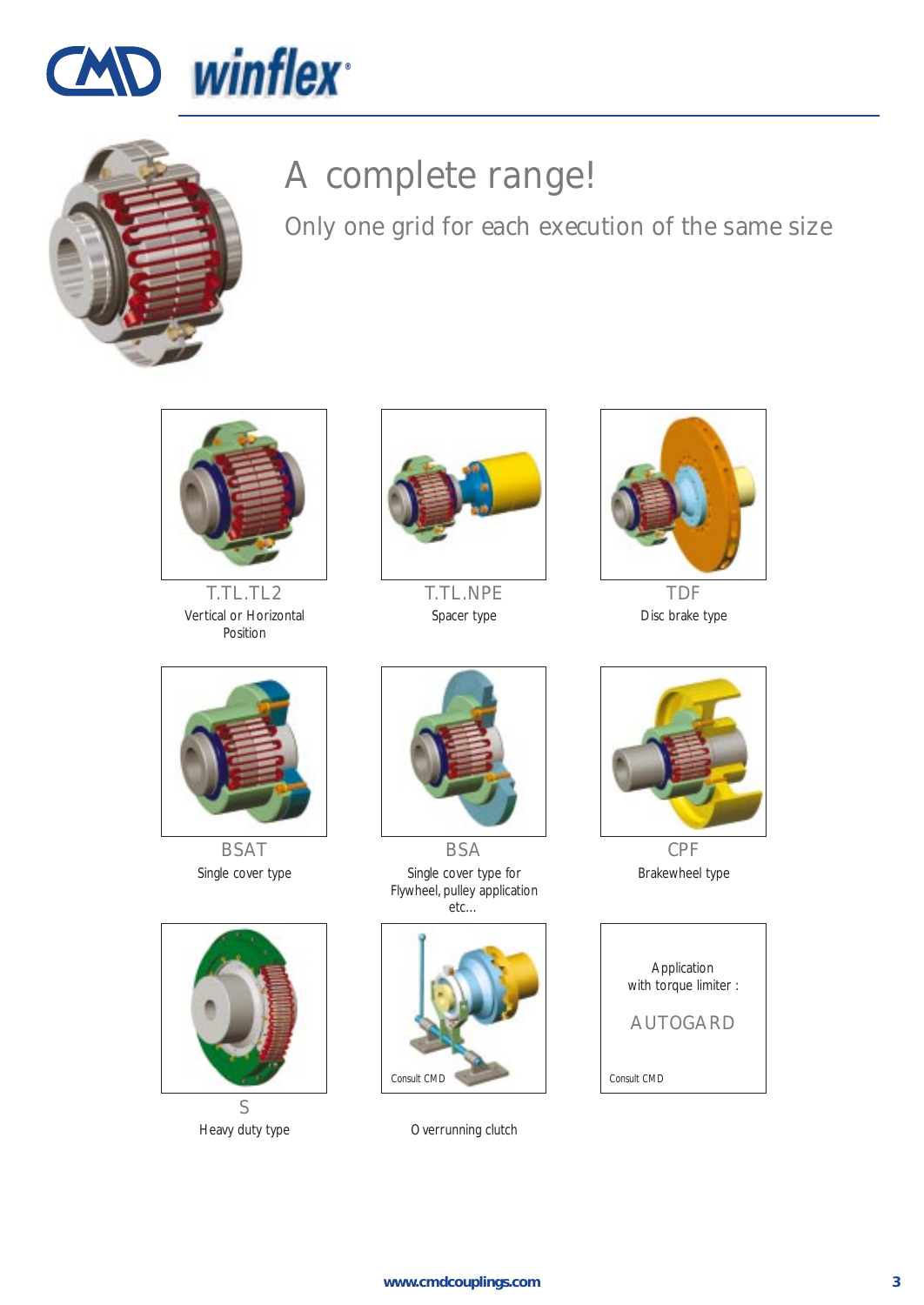![](_page_3_Picture_0.jpeg)

### Selection

#### **1) DETERMINE THE CALCULATED TORQUE**

9550 x Absorbed power (kW) x SF Calculated Torque (Nm) = Absorbed Torque (Nm)  $x S = \frac{S_{\text{S}}}{S_{\text{D}}}\frac{1}{S_{\text{D}}}\frac{1}{S_{\text{D}}}\frac{1}{S_{\text{D}}}\frac{1}{S_{\text{D}}}\frac{1}{S_{\text{D}}}\frac{1}{S_{\text{D}}}\frac{1}{S_{\text{D}}}\frac{1}{S_{\text{D}}}\frac{1}{S_{\text{D}}}\frac{1}{S_{\text{D}}}\frac{1}{S_{\text{D}}}\frac{1}{S_{\text{D}}}\frac{1}{S_{\text$ 

Selection of Service Factor SF:see table below.

#### **2) SELECT**

The size of coupling whose rated torque is equal or higher than the calculated.

#### **3) CHECK**

That selected coupling is compatible with speeds and bores as mentioned on the tables.

| <b>APPLICATIONS</b>                                                                          | <b>SF</b>      | <b>APPLICATIONS</b>                                    | <b>SF</b>        |
|----------------------------------------------------------------------------------------------|----------------|--------------------------------------------------------|------------------|
| <b>AGITATORS *</b>                                                                           | $\mathbf{1}$   | <b>LUMBER INDUSTRY</b>                                 |                  |
|                                                                                              |                | Circular ripsaw                                        | 1.75             |
| <b>CEMENT INDUSTRY</b>                                                                       |                | Ban ripsaw                                             | 1.5              |
| Balls and rods                                                                               | $\overline{2}$ | Edger, Head rig Hog                                    | $\overline{2}$   |
| Hammer mill or hog                                                                           | 1.75           | Log haul                                               | $\overline{2}$   |
| Grizzly                                                                                      | 2              | Rolls, reversing                                       | $\overline{2}$   |
|                                                                                              |                | Trimmer                                                | 1.75             |
| <b>COMPRESSORS</b>                                                                           |                |                                                        |                  |
| Centrifugal                                                                                  | $\mathbf{1}$   | <b>MACHINE TOOLS</b>                                   |                  |
| Rotary                                                                                       | 1.25           | Miscellaneous, auxiliary*                              | $\mathbf{1}$     |
| Reciprocating (1 cylinder, single acting)                                                    | 3              | Notching press                                         | 1.75             |
| (1 cylinder, double acting)<br>$\boldsymbol{\mathit{u}}$                                     | 3              | Planer                                                 | 1.75             |
| (2 cylinder, single acting)<br>$\boldsymbol{\mathit{u}}$                                     | 3              | Main drive                                             | 1.5              |
| (2 cylinder, double acting)<br>$\boldsymbol{\mathit{u}}$                                     | 3              |                                                        |                  |
| (3 cylinder, single acting)<br>$\boldsymbol{\mathit{u}}$                                     | 3              | PAPER INDUSTRY                                         |                  |
| (3 cylinder, double acting)<br>$\boldsymbol{\mathit{u}}$<br>(4 cylinder more, single acting) | $\sqrt{2}$     | Calender                                               | 1.75             |
| $\boldsymbol{\mathit{u}}$                                                                    | 1.75           | Super-calender                                         | 1.75             |
| (4 cylinder more, double acting)                                                             | 1.75           | Line shaft                                             | 1.5<br>1.75      |
| <b>CRUSHERS</b>                                                                              |                | Cylinder, dryer, couch, press<br>Chipper               | 2.5              |
| Minerals                                                                                     |                | Reel, rewinder, winder                                 | 1.5              |
|                                                                                              | 2.5<br>2.5     | Beater, pulper                                         | 1.75             |
| Stone                                                                                        |                | Jordan                                                 | $\overline{2}$   |
| <b>CONVEYORS</b>                                                                             |                | Barking drums (final gearing machined)                 | $\overline{2}$   |
| Belt/screw conveyors                                                                         | 1              | Barking drums (cast teeth gear)                        | $\overline{2}$   |
| Apron conveyors                                                                              | $\mathbf{1}$   | Felt stretcher                                         | 1.25             |
| Scraper                                                                                      | 1.5            |                                                        |                  |
| Buckets conveyors                                                                            | 1.25           | <b>PUMPS</b>                                           |                  |
|                                                                                              |                | Centrifugal                                            | $\mathbf{1}$     |
| CRANES, HOISTS, ELEVATORS*                                                                   |                | Gear. Rotary or vane                                   | 1.25             |
| Main hoist                                                                                   | 1.75           | Reciprocating (1 cyl. Dble or single act)              | 3                |
| Bridge, travel or trolley                                                                    | 1.75           | (2 cyl. Dble act)                                      | 1.75             |
| Mach, tools, warehouse                                                                       | $\overline{2}$ | $\boldsymbol{\mathit{u}}$<br>(3 cyl. Dble act)         | 1.5              |
| Grab-buckets, casting, scraps                                                                | 2.5            |                                                        |                  |
| Filler, pits, strips, ingots                                                                 | 2.5            | <b>RUBBER INDUSTRY</b>                                 |                  |
| Cranes for general handling                                                                  | 1.75           | Calender                                               | $\overline{2}$   |
| Cranes for harbor and grab-buckets                                                           | 2.0            | Mixer (Banbury-Werner)                                 | 2.5              |
|                                                                                              |                | External mixer, mixing mill                            | 2.5              |
| <b>FANS</b>                                                                                  |                | Super calender                                         | 2.5              |
| Blowers centrifugal*                                                                         | 1              |                                                        |                  |
| Cooling tower fan                                                                            | $\overline{2}$ | <b>STEEL WORKS</b>                                     |                  |
| Forced draft with slip clutch*                                                               | 1              | Draw bench, wire drawing                               | 2                |
| Induced draft with damper control                                                            | 1.25           | Coilers, uncoilers (at max.torque)                     | $\overline{1.5}$ |
| Induced draft without control                                                                | $\overline{2}$ | Strengtheners flattening                               | $\overline{2}$   |
|                                                                                              |                | Wire mills                                             | 2                |
| <b>FLOUR MILLING</b>                                                                         |                | Rod mills                                              | 2.5              |
| Various type                                                                                 | 1.75           | Feed rolls, Blooming mills                             | 3                |
|                                                                                              |                | Tube conveyor rolls                                    | $\overline{2}$   |
| <b>FOOD INDUSTRY</b>                                                                         |                |                                                        |                  |
| Beet slicer                                                                                  | 1.75           | <b>SUGAR INDUSTRY</b>                                  |                  |
| Bottling, can filling mach                                                                   | 1              | Cane knife and crusher                                 | $\overline{2}$   |
| Cookers, continuous duty                                                                     | 1.25           | Mill stands turbines driven with helical gears         | 1.5              |
|                                                                                              |                | Mill stands turbines driven with any other prime mover | $\overline{2}$   |
| <b>GENERATORS</b>                                                                            |                |                                                        |                  |
| Even load                                                                                    | 1              | <b>TEXTILE</b>                                         |                  |
| With overload                                                                                | $\overline{2}$ | Miscellaneous                                          | 1.5              |
| Welder load                                                                                  | $\overline{2}$ | Calender, Card machine                                 | 1.5              |
| A.C dynamo with hyd. turbine*                                                                | $\mathbf{1}$   | Printing cylinder                                      | $\overline{2}$   |
|                                                                                              |                | WOOD WORKING MACH.                                     |                  |
|                                                                                              |                | Miscellaneous                                          | 1.25             |

\* Only Applicable to installations with Maximum Torque less than 1.5 x Coupling Basic Torque.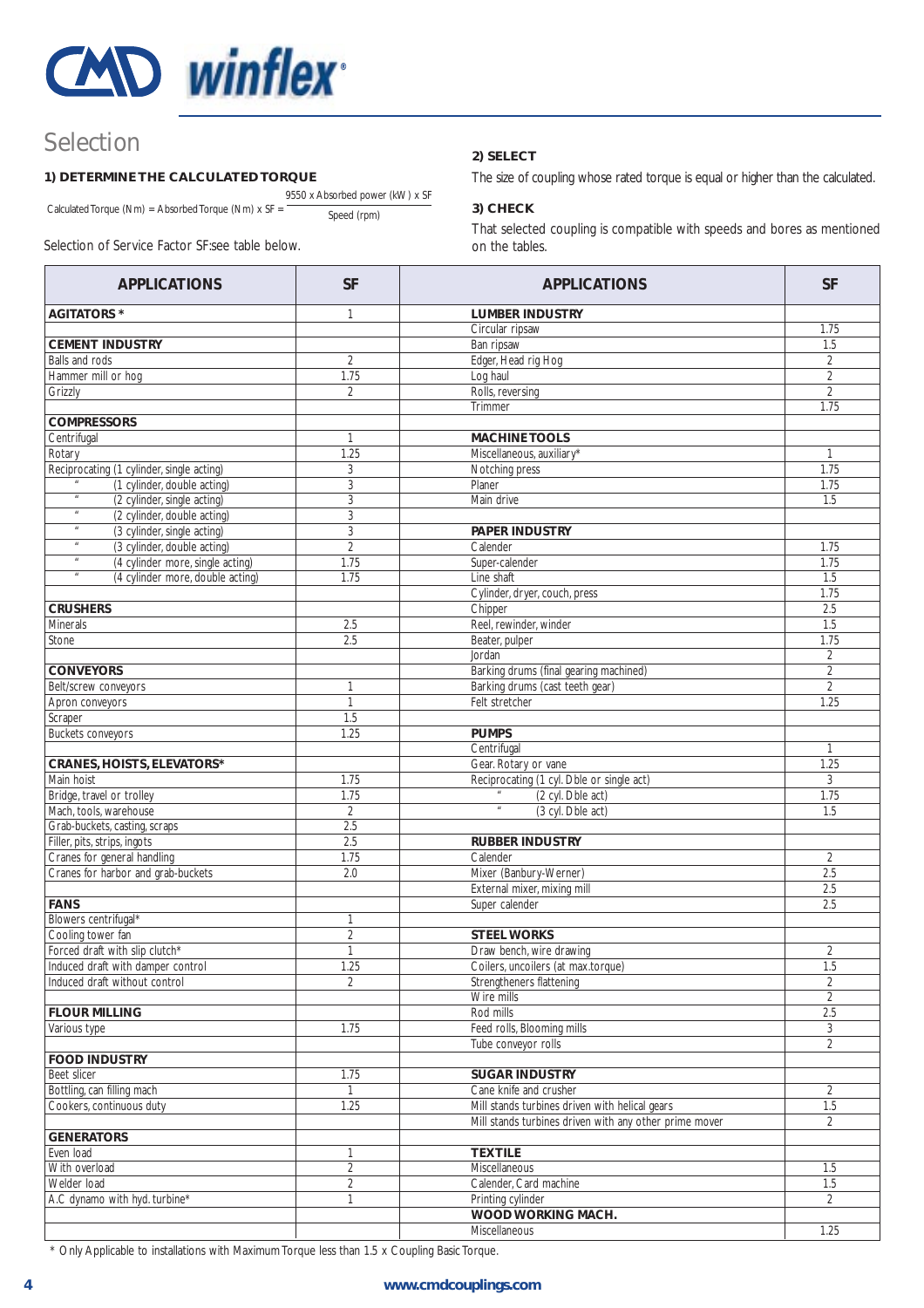![](_page_4_Picture_0.jpeg)

Type T - TL - TL2 Horizontal or Vertical Working position

![](_page_4_Figure_2.jpeg)

![](_page_4_Picture_3.jpeg)

| Item | Designation               |
|------|---------------------------|
|      | Halfcover                 |
| 2    | Seal                      |
| ς    | Hub                       |
|      | Gasket                    |
| 5    | Spring                    |
|      | <b>Bolts &amp; Screws</b> |
|      |                           |

F: Clearance for grid spring assembly and removal

|            | <b>SIZE</b>                            | Z                        | 000             | 00                       | $\Omega$        | 1             | $\overline{2}$           | 5             | 9             | 16            | 28            | 43            | 70            | 95            |
|------------|----------------------------------------|--------------------------|-----------------|--------------------------|-----------------|---------------|--------------------------|---------------|---------------|---------------|---------------|---------------|---------------|---------------|
|            | Nominal Torque (Nm)                    | 90                       | 190             | 380                      | 950             | 1900          | 3800                     | 8500          | 12500         | 24000         | 48000         | 70000         | 120000        | 160000        |
| Am         | Keyway                                 | 28                       | 38              | 55                       | 55              | 80            | 110                      | 105           | 130           | 180           | 230           | 230           | 230           | 270           |
|            | Shrink fit                             | ٠                        | ٠               | 45                       | 45              | 60            | 100                      | 90            | 110           | 170           | 200           | 220           | 220           | 250           |
| Α          | Rough bore                             | $\overline{\phantom{a}}$ | $\sim$          | $\sim$                   |                 | $\sim$        | $\overline{\phantom{a}}$ | 30            | 30            | 60            | 75            | 85            | 95            | 105           |
| $B***$     |                                        | 50                       | 60              | 60                       | 60              | 80            | 80                       | 110           | 110           | 130           | 155           | 180           | 200           | 230           |
|            | TL,TL2                                 | ٠                        | ٠               | $\overline{\phantom{a}}$ | 110             | 110           | 110                      | 170           | 195           | 195           | 225           | 260           | 280           | 300           |
|            | С                                      | 20                       | 30              | 30                       | 30              | 30            | 30                       | 36            | 36            | 42            | 44            | 50            | 50            | 50            |
|            | D                                      | 92                       | 130             | 158                      | 165             | 200           | 250                      | 265           | 307           | 395           | 494           | 595           | 595           | 670           |
|            | D <sub>1</sub>                         | 68                       | 88              | 113                      | 120             | 154           | 203                      | 212           | 253           | 330           | 427           | 522           | 528           | 598           |
|            | D <sub>3</sub>                         | 39                       | 51              | 76                       | 76              | 110,5         | 158                      | 146           | 183           | 253           | 330           | 330           | 330           | 380           |
|            | E                                      | 57                       | 58              | 58                       | 77              | 77            | 78                       | 123           | 123           | 124           | 125           | 125           | 200           | 206           |
|            | Е                                      | 58                       | 59              | 59                       | 78              | 78            | 79                       | 125           | 125           | 125           | 126           | 126           | 201           | 201           |
|            |                                        | $2^{+1}_{-0,5}$          | $2^{+1}_{-0,5}$ | $2^{+2}_{-0,5}$          | $2^{+2}_{-0,5}$ | $3^{+1}_{-1}$ | $3^{+1}_{-1}$            | $3^{+1}_{-1}$ | $3^{+1}_{-1}$ | $3^{+1}_{-1}$ | $4^{+2}_{-2}$ | $4^{+2}_{-2}$ | $4^{+2}_{-2}$ | $4^{+2}_{-2}$ |
|            | $L$ (type T)                           | 102                      | 122             | 122                      | 122             | 163           | 163                      | 223           | 223           | 263           | 314           | 364           | 404           | 464           |
|            |                                        |                          |                 |                          |                 |               |                          |               |               |               |               |               |               |               |
|            | Weight type T (kg)                     | 1.84                     | 3.7             | 6.6                      | 7.8             | 16.6          | 31                       | 42            | 63            | 125           | 245           | 327           | 409           | 579           |
|            | J Solid hub type T (kgm <sup>2</sup> ) | 0.0011                   | 0.0037          | 0.0105                   | 0.0135          | 0.04          | 0.14                     | 0.20          | 0.45          | 1.5           | 4.65          | 8.25          | 11.5          | 20.25         |
| Max. speed | Without balance                        | 4500                     | 4500            | 3650                     | 3450            | 2640          | 1880                     | 1880          | 1570          | 1200          | 920           | 750           | 750           | 650           |
| (Rpm)      | Dynamically Balanced                   |                          |                 | 4500                     | 4500            | 4000          | 3600                     | 3200          | 3000          | 2500          | 2000          | 1500          | 1500          | 1250          |

\*\*Types:  $T = 2$  short hubs

TL = 1 short hub, 1 long hub

 $TL2 = 2$  long hubs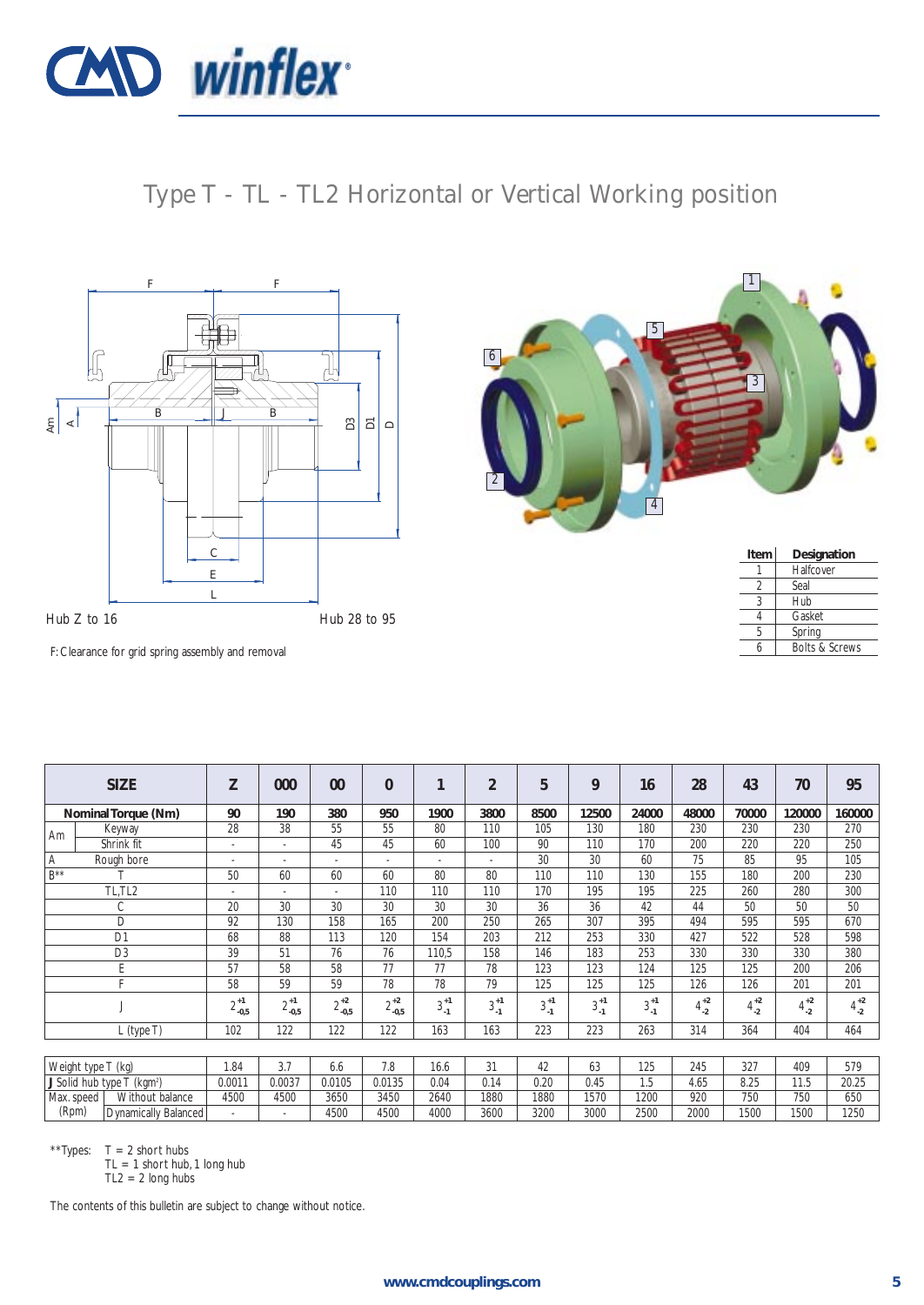![](_page_5_Picture_0.jpeg)

## Type T - TL NPE

![](_page_5_Figure_2.jpeg)

F: Clearance for grid spring assembly and removal

| Item | Designation   |
|------|---------------|
|      | Winflex       |
|      | Spacer        |
| 3    | <b>Screws</b> |
|      | Rigid hub     |

|                           | <b>SIZE</b> |                          | 000                      | 00               |                  |            |                   | 5           |            |
|---------------------------|-------------|--------------------------|--------------------------|------------------|------------------|------------|-------------------|-------------|------------|
| Nominal Torque (Nm)       |             | 90                       | 190                      | 380              | 950              | 1900       | 3800              | 8500        | 12500      |
| Am<br>keyway              |             | 28                       | 38                       | 55               | 55               | 80         | 110               | 105         | 130        |
| Am1                       | keyway      | 42                       | 48                       | 65               | 65               | 90         | 120               | 120         | 140        |
| $B^*$                     | 50          |                          | 60                       | 60               | 60               | 80         | 80                | 110         | 110        |
|                           | <b>TL</b>   | $\overline{\phantom{a}}$ | $\overline{\phantom{a}}$ | $\sim$           | 110              | 110        | 110               | 170         | 195        |
|                           | D           | 92                       | 130                      | 158              | 165              | 200        | 250               | 265         | 307        |
|                           |             | 58                       | 59                       | 59               | 78               | 78         | 79                | 125         | 125        |
|                           | G           | 75                       | 85                       | 107              | 107              | 156        | 185               | 185         | 230        |
| $1 + 0.3$<br>$^{\circ}$ 0 |             | 3                        | 3                        |                  |                  | 4          | 4                 |             |            |
|                           | Н           | 80<br>60                 | 110<br>60                | 110<br>140<br>80 | 80<br>110<br>140 | 140<br>110 | 170<br>210<br>140 | 140 170 210 | 170<br>210 |
|                           |             | 80 to 160                | 80 to 160                | 80 to 200        | 100 to 180       | 110 to 190 | 140 to 210        | 160 to 210  | 180 to 250 |

| Weight (kg) type T<br>Being average for E and H                    |  |        |        | 13     | 14.5  | 33.7 | 58.5 | 69   | Q <sub>0</sub> |
|--------------------------------------------------------------------|--|--------|--------|--------|-------|------|------|------|----------------|
| $J$ (kgm <sup>2</sup> ) <sup>**</sup><br>Being average for E and H |  | 0.0025 | 0.0075 | 0.0225 | 0.025 | 0.1  | 0.3  | 0.3  | 0.85           |
| Max<br>Without balance                                             |  | 3600   | 3600   | 3600   | 3000  | 2400 | 1700 | 1700 | 1500           |
| Dynamically<br>speed<br>(Rpm)<br>balanced                          |  |        |        |        | 3600  | 3600 | 3600 | 3000 | 3000           |

\*Types:  $T = 2$  short hubs

TL = 1 short hub + 1 long hub

\*\*Solid hub type T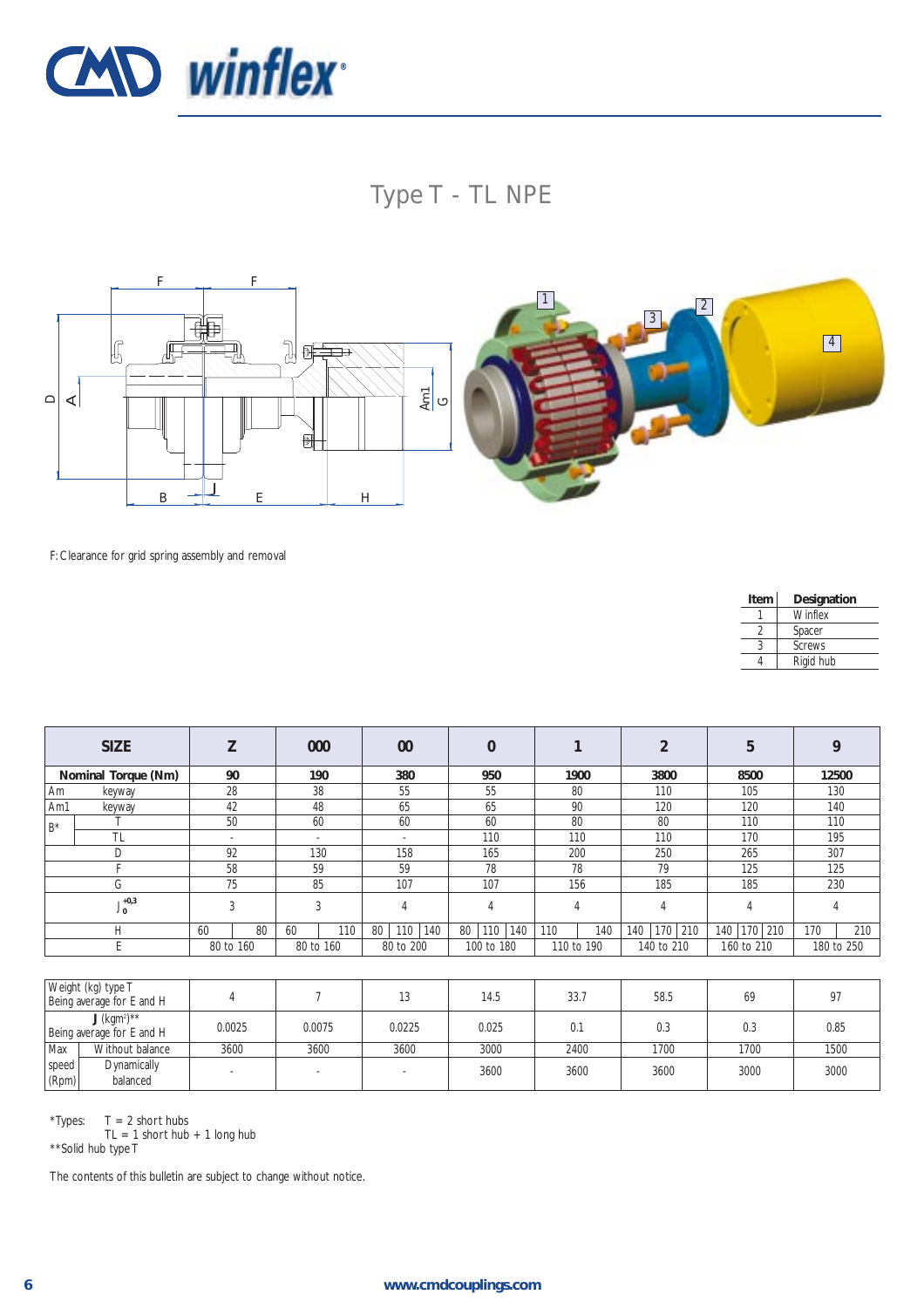![](_page_6_Picture_0.jpeg)

## Type TDF for Disc Brake Application

![](_page_6_Figure_2.jpeg)

![](_page_6_Picture_3.jpeg)

Coupling with ventilated disc brake, Designed to permit mounting and dismounting of the disc Without necessity of moving connecting machines.

| Item | Designation   |
|------|---------------|
|      | Winflex       |
|      | Disc brake    |
|      | Rigid hub     |
|      | Spacer        |
| Б,   | <b>Screws</b> |
|      |               |

|     | <b>SIZE</b>                                           |      | 0              |              |      |                |                          |      | $\overline{2}$ |      |      |      | 5    |      |      |      | 9     |                | 16             |
|-----|-------------------------------------------------------|------|----------------|--------------|------|----------------|--------------------------|------|----------------|------|------|------|------|------|------|------|-------|----------------|----------------|
|     | D                                                     | 315  | 355            | 395          | 395  | 445            | 445                      | 495  | 550            | 625  | 495  | 550  | 625  | 705  | 795  | 625  | 705   | 795            | 795            |
|     | Maximum Peak Torque (Nm)                              |      | 950            |              |      | 1900           |                          |      | 3800           |      |      |      | 8500 |      |      |      | 12500 |                | 24000          |
| Am  | Keyway fitting                                        | 55   | 55             | 55           | 80   | 80             | 110                      | 110  | 110            | 110  | 105  | 105  | 105  | 105  | 105  | 130  | 130   | 130            | 180            |
|     | Shrink fit                                            | 45   | 45             | 45           | 60   | 60             | 100                      | 100  | 100            | 100  | 90   | 90   | 90   | 90   | 90   | 110  | 110   | 110            | 170            |
| Am1 | Keyway fitting                                        | 55   | 70             | 75           | 75   | 80             | 80                       | 110  | 110            | 120  | 110  | 110  | 120  | 135  | 150  | 120  | 135   | 150            | 150            |
|     | Shrink fit                                            | 50   | 60             | 70           | 70   | 70             | 70                       | 100  | 100            | 105  | 100  | 100  | 105  | 120  | 135  | 105  | 120   | 135            | 135            |
|     | A <sub>1</sub>                                        |      | $\sim$         |              |      | $\sim$         | $\overline{\phantom{a}}$ | 30   | 30             | 30   | 30   | 30   | 30   | 30   | 30   | 30   | 30    | 30             | 30             |
|     | B                                                     | 60   | 60             | 60           | 80   | 80             | 80                       | 80   | 80             | 80   | 110  | 110  | 110  | 110  | 110  | 110  | 110   | 110            | 130            |
|     | B <sub>1</sub>                                        | 107  | 107            | 107          | 107  | 140            | 140                      | 140  | 140            | 140  | 140  | 140  | 140  | 140  | 140  | 140  | 140   | 140            | 140            |
|     | D <sub>1</sub>                                        | 124  | 145            | 165          | 165  | 175            | 175                      | 218  | 218            | 238  | 218  | 218  | 238  | 268  | 300  | 238  | 268   | 300            | 300            |
|     | D <sub>2</sub>                                        | 105  | 125            | 140          | 140  | 146            | 146                      | 190  | 190            | 205  | 190  | 190  | 205  | 230  | 260  | 205  | 230   | 260            | 260            |
|     | D <sub>3</sub>                                        | 82   | 100            | 110          | 110  | 112            | 112                      | 155  | 155            | 168  | 155  | 155  | 168  | 190  | 216  | 168  | 190   | 216            | 216            |
|     | $\Box$ 4                                              | 85   | 105            | 115          | 115  | 120            | 120                      | 160  | 160            | 170  | 160  | 160  | 170  | 195  | 220  | 170  | 195   | 220            | 220            |
|     | Number of Screws                                      | 9    | 9              | $\mathsf{Q}$ | 9    | 12             | 12                       | 12   | 12             | 12   | 12   | 12   | 12   | 12   | 12   | 12   | 12    | 12             | 12             |
|     | Set screws diameter                                   | M10  | M12            | M14          | M14  | M16            | M <sub>16</sub>          | M18  | M18            | M20  | M18  | M18  | M20  | M22  | M24  | M20  | M22   | M24            | M24            |
|     | Tightening Torque (Nm)                                | 49   | 86             | 135          | 135  | 210            | 210                      | 290  | 290            | 410  | 290  | 290  | 410  | 550  | 710  | 410  | 550   | 710            | 710            |
|     | $+0,3$<br>$\Omega$                                    | 4    | $\overline{4}$ | $\Delta$     | 4    | $\overline{4}$ | 4                        | 4    | $\overline{4}$ | 4    | 4    | 4    | 4    | 4    | 4    | 4    | 4     | $\overline{4}$ | 4              |
|     | E                                                     | 117  | 115            | 115          | 115  | 115            | 115                      | 127  | 127            | 127  | 162  | 162  | 162  | 162  | 167  | 169  | 169   | 169            | 187            |
|     |                                                       | 284  | 282            | 282          | 302  | 335            | 335                      | 347  | 347            | 347  | 412  | 412  | 412  | 412  | 417  | 419  | 419   | 419            | 457            |
|     | X                                                     | 102  | 102            | 102          | 102  | 135            | 135                      | 135  | 135            | 135  | 135  | 135  | 135  | 135  | 135  | 135  | 135   | 135            | 13             |
|     |                                                       |      |                |              |      |                |                          |      |                |      |      |      |      |      |      |      |       |                |                |
|     | Weight (kg) with Rough bore*                          | 15.2 | 18.2           | 20.5         | 29.7 | 31.7           | 44                       | 61.5 | 61.5           | 67.5 | 74   | 74   | 80   | 90   | 105  | 103  | 111   | 125            | 187            |
|     | J Solid hub type $T$ (kgm <sup>2</sup> ) <sup>*</sup> | 0.02 | 0.03           | 0.04         | 0.07 | 0.08           | 0.17                     | 0.27 | 0.27           | 0.33 | 0.33 | 0.33 | 0.40 | 0.51 | 0.70 | 0.65 | 0.76  | 0.95           | $\overline{2}$ |

#### Check that Maximum Peak Torque is larger than installation Peak Torque

\* Without Disc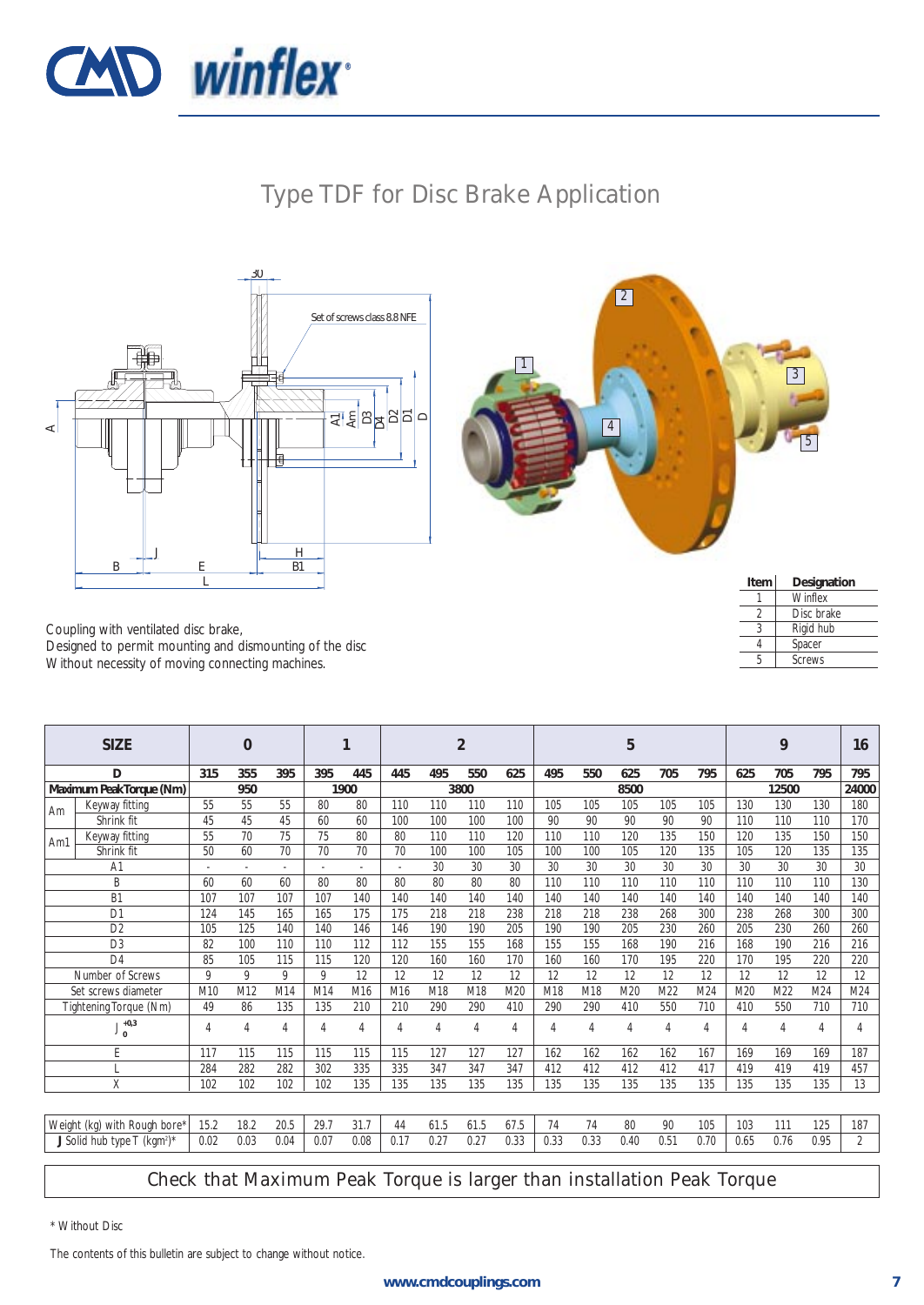![](_page_7_Picture_0.jpeg)

## Type BSAT - BSATL - BSATL2

![](_page_7_Figure_2.jpeg)

![](_page_7_Picture_3.jpeg)

| Item | Designation   |
|------|---------------|
|      | Cover         |
|      | Spring        |
| 3    | Hub           |
|      | Flange        |
| 5    | Seal          |
|      | <b>Screws</b> |

Suitable mounting of pulley or flywheel F: Clearance for grid spring assembly and removal

|               | <b>SIZE</b>                          | $\Omega$                 | $\mathbf{1}$                             | $\overline{2}$                          | 5                                        | 9                                       | 16                  | 28                  | 43                   | 70                                       | 95                                       |
|---------------|--------------------------------------|--------------------------|------------------------------------------|-----------------------------------------|------------------------------------------|-----------------------------------------|---------------------|---------------------|----------------------|------------------------------------------|------------------------------------------|
|               | Nominal Torque (Nm)                  | 950                      | 1900                                     | 3800                                    | 8500                                     | 12500                                   | 24000               | 48000               | 70000                | 120000                                   | 160000                                   |
| Am            | Keyway                               | 55                       | 80                                       | 110                                     | 105                                      | 130                                     | 180                 | 230                 | 230                  | 230                                      | 270                                      |
| Am1           | Keyway                               | 50                       | 75                                       | 110                                     | 100                                      | 120                                     | 180                 | 230                 | 230                  | 230                                      | 270                                      |
|               | Am shrink fit for hub without flange | 45                       | 60                                       | 100                                     | 90                                       | 110                                     | 170                 | 200                 | 220                  | 220                                      | 250                                      |
| B             |                                      | 60                       | 80                                       | 80                                      | 110                                      | 110                                     | 130                 | 155                 | 180                  | 200                                      | 230                                      |
|               | TL, TL <sub>2</sub>                  | 110                      | 110                                      | 110                                     | 170                                      | 195                                     | 195                 | 225                 | 260                  | 280                                      | 300                                      |
|               | $\overline{C}$                       | 13.5                     | 13                                       | 13                                      | 19                                       | 22                                      | 27                  | 11                  | 10                   | 11                                       | 13                                       |
|               | D                                    | 170                      | 205                                      | 250                                     | 286                                      | 340                                     | 425                 | 515                 | 616                  | 630                                      | 700                                      |
|               | D <sub>1</sub>                       | 127                      | 162                                      | 209                                     | 222                                      | 266                                     | 344                 | 440                 | 536                  | 545                                      | 615                                      |
|               | D <sub>4</sub>                       | 75                       | 109                                      | 157                                     | 145                                      | 182                                     | 250                 | 326                 | 326                  | 326                                      | 376                                      |
|               | E                                    | 62                       | 62,5                                     | 62,5                                    | 102                                      | 99                                      | 94                  | 112                 | 113                  | 188                                      | 187                                      |
|               | F                                    | 120                      | 120                                      | 120                                     | 187                                      | 187                                     | 187                 | 187                 | 187                  | 314                                      | 315                                      |
|               |                                      | $2^{+2}_{-0,5}$          | $3\begin{array}{c} +1 \\ -1 \end{array}$ | $3\begin{array}{c} +1 \\ 1 \end{array}$ | $3\begin{array}{c} +1 \\ -1 \end{array}$ | $3\begin{array}{c} +1 \\ 1 \end{array}$ | $3^{+1}_{-1}$       | $4^{+2}_{-2}$       | $4^{+2}_{-2}$        | $4\begin{array}{c} +2 \\ -2 \end{array}$ | $4\begin{array}{c} +2 \\ -2 \end{array}$ |
|               | G                                    | 25.5                     | 28                                       | 28                                      | 33                                       | 35                                      | 38                  | 38                  | 45                   | 50                                       | 55                                       |
|               | H                                    | 19.9                     | 19.9                                     | 19.9                                    | 22.7                                     | 20.7                                    | 37.7                | 62.7                | 80.7                 | 58.7                                     | 83.7                                     |
|               |                                      | 122                      | 163                                      | 163                                     | 223                                      | 223                                     | 263                 | 314                 | 364                  | 404                                      | 464                                      |
|               | M                                    | 144                      | 178                                      | 225                                     | 248                                      | 296                                     | 376                 | 468                 | 565                  | 578                                      | 648                                      |
|               | Set screws diameters                 | 4xM8                     | 6xM8                                     | 6xM8                                    | 6xM10                                    | 6xM12                                   | 6xM12               | 8xM12               | 12xM12               | 12xM12                                   | 12xM12                                   |
|               | R                                    |                          |                                          |                                         | $153^{+0,1}_{-0,1}$                      | $191^{+0,1}_{-0,1}$                     | $263^{+0,1}_{-0,1}$ | $350^{+0,1}_{-0,1}$ | 445 $^{+0,1}_{-0,1}$ | 410 $^{+0,2}_{-0,2}$                     | $480^{+0,2}_{-0,2}$                      |
|               | S                                    | $\overline{\phantom{a}}$ | $\overline{\phantom{a}}$                 | $\sim$                                  | 35                                       | 35                                      | 35                  | 35                  | 35                   | 57                                       | 57                                       |
|               | T(H7)                                | $\sim$                   | $\overline{\phantom{a}}$                 | $\sim$                                  | 276                                      | 330                                     | 415                 | 505                 | 605                  | 620                                      | 690                                      |
|               | U                                    | $\sim$                   | $\overline{\phantom{a}}$                 | $\sim$                                  | 21.5                                     | 21.5                                    | 21.5                | 20.5                | 20.5                 | 36.5                                     | 36.5                                     |
|               | $\overline{V}$                       |                          |                                          |                                         | 3                                        | 3                                       | 3                   | 3                   | 3                    | 4                                        | $\overline{4}$                           |
|               | $\overline{W}(t7)$                   |                          | $\overline{\phantom{a}}$                 | $\sim$                                  | 120                                      | 165                                     | 240                 | 335                 | 430                  | 390                                      | 460                                      |
|               | Z                                    |                          | $\overline{a}$                           |                                         | 4xM12                                    | 4xM12                                   | 6xM12               | 6xM14               | 8xM14                | 8xM16                                    | 8xM18                                    |
|               |                                      |                          |                                          |                                         |                                          |                                         |                     |                     |                      |                                          |                                          |
|               | BSAT Weight (kg) With Rough bore     | 12                       | 22                                       | 39                                      | 56                                       | 85                                      | 157                 | 290                 | 411                  | 518                                      | 721                                      |
|               | BSAT J (kgm <sup>2</sup> )Solid hub  | 0.0325                   | 0.0825                                   | 0.2125                                  | 0.4                                      | 0.825                                   | 2.45                | 6.75                | 13.5                 | 18.75                                    | 31.75                                    |
| Maximum speed | Without balance                      | 3600                     | 2800                                     | 2000                                    | 2000                                     | 1700                                    | 1300                | 1000                | 800                  | 800                                      | 700                                      |
| (Rpm)         | Dynamically balanced                 | 5000                     | 5000                                     | 4500                                    | 4200                                     | 3600                                    | 3000                | 2400                | 1800                 | 1800                                     | 1500                                     |

The contents of this bulletin are subject to change without notice.

(Rpm) Dynamically balanced 5000 5000 4500 4200 3600 3000 2400 1800 1800 1500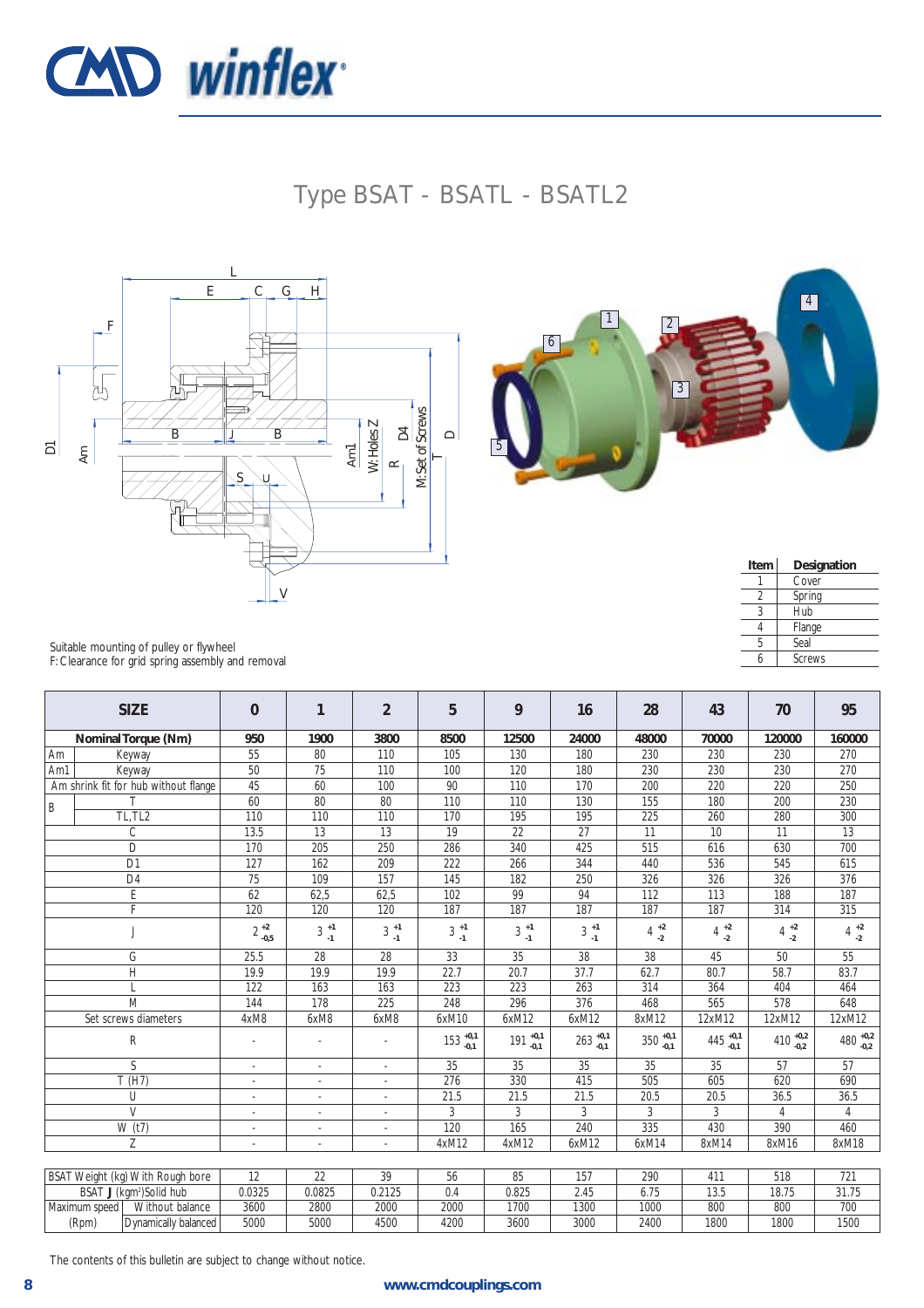![](_page_8_Picture_0.jpeg)

## Type CPF with Brake Drum

![](_page_8_Figure_2.jpeg)

![](_page_8_Picture_3.jpeg)

| Item | Designation       |
|------|-------------------|
|      | Cover             |
|      | Spring            |
|      | Hub               |
|      | <b>Brake Drum</b> |
| 5    | Seal              |
| h    | <b>Screws</b>     |
|      |                   |

F: Clearance for grid spring assembly and removal

|                        | <b>SIZE</b>                                    |      | $\bf{0}$            |                  |      | $\overline{2}$   |       | 5                | 9    |                  |      |     | 16               |      | 28   |                                          |
|------------------------|------------------------------------------------|------|---------------------|------------------|------|------------------|-------|------------------|------|------------------|------|-----|------------------|------|------|------------------------------------------|
| Nominal Torque (Nm)    |                                                |      | 950                 | 1900             |      | 3800             |       | 8500             |      | 12500            |      |     | 24000            |      |      | 48000                                    |
| Am                     | Keyway                                         |      | 55                  | 80               |      | 110              |       | 105              |      | 130              |      |     | 180              |      |      | 230                                      |
| Am1                    | Keyway                                         |      | 50                  | 70               |      | 110              | 100   |                  |      | 115              |      |     | 150              |      | 220  |                                          |
| Am                     | Shrink Fit $\triangleleft$                     |      | 45                  | 60               |      | 100              | 90    |                  |      | 100              |      | 170 |                  |      |      | 200                                      |
|                        | B                                              | 110  |                     | 110              |      | 110              |       | 170              |      | 195              |      |     | 195              |      |      | 225                                      |
|                        | B <sub>1</sub>                                 |      | 110                 | 110              |      | 110              |       | 170              | 195  | 210              | 250  | 210 | 250              | 300  | 250  | 300                                      |
|                        | D                                              |      | 170                 | 205              |      | 250              |       | 286              |      | 340              |      |     | 425              |      |      | 515                                      |
|                        | D <sub>1</sub>                                 | 127  |                     | 162              |      | 209              |       | 222              |      | 266              |      |     | 344              |      |      | 440                                      |
|                        | D <sub>3</sub>                                 | 120  |                     | 160              |      | 225              | 220   |                  |      | 185              |      |     | 255              |      |      | 330                                      |
|                        |                                                |      | 120                 | 120              |      | 120              | 187   |                  |      | 187              |      |     | 187              |      |      | 190                                      |
|                        |                                                |      | $2\,{}^{+2}_{-0,5}$ | $3^{+1}$<br>$-1$ |      | $3^{+1}$<br>$-1$ |       | $3^{+1}$<br>$-1$ |      | $3^{+1}$<br>$-1$ |      |     | $3^{+1}$<br>$-1$ |      |      | $4\begin{array}{c} +2 \\ -2 \end{array}$ |
|                        |                                                |      | 222                 | 223              |      | 223              |       | 343              | 393  | 408              | 448  | 408 | 448              | 498  | 479  | 529                                      |
|                        | M                                              | 200  | 250                 | 250              | 250  | 350              | 350   | 450              | 450  | 530              | 600  | 530 | 600              | 750  | 600  | 750                                      |
|                        | O                                              | 80   | 90                  | 90               | 90   | 130              | 130   | 170              | 170  | 195              | 210  | 195 | 210              | 230  | 210  | 230                                      |
|                        | P                                              | 0    | 0                   | 0                | 12   | 0                | 40    | $\mathbf 0$      | 25   | 15               | 40   | 15  | 40               | 70   | 40   | 70                                       |
|                        |                                                |      |                     |                  |      |                  |       |                  |      |                  |      |     |                  |      |      |                                          |
|                        | Weight (kg) $\diamond$                         | 25   | 33                  | 42               | 61   | 76               | 87    | 116              | 169  | 198              | 242  | 272 | 322              | 421  | 462  | 588                                      |
|                        | J (kgm <sup>2</sup> ) with brake and solid hub | 0.09 | 0.192               | 0.235            | 0.41 | 0.785            | 0.857 | 2.015            | 3.07 | 5.45             | 2.08 | 6.9 | 10               | 22.5 | 14.1 | 27.7                                     |
| Maximum speed<br>(Rpm) | Without balance                                | 2400 | 1910                | 1910             | 1910 | 1360             | 1360  | 1060             | 1060 | 900              | 635  | 900 | 635              | 510  | 635  | 510                                      |

✦ Valid only for bore opposite to the brake.

✧ Total weight with rough bore and inclusive of the brake drum.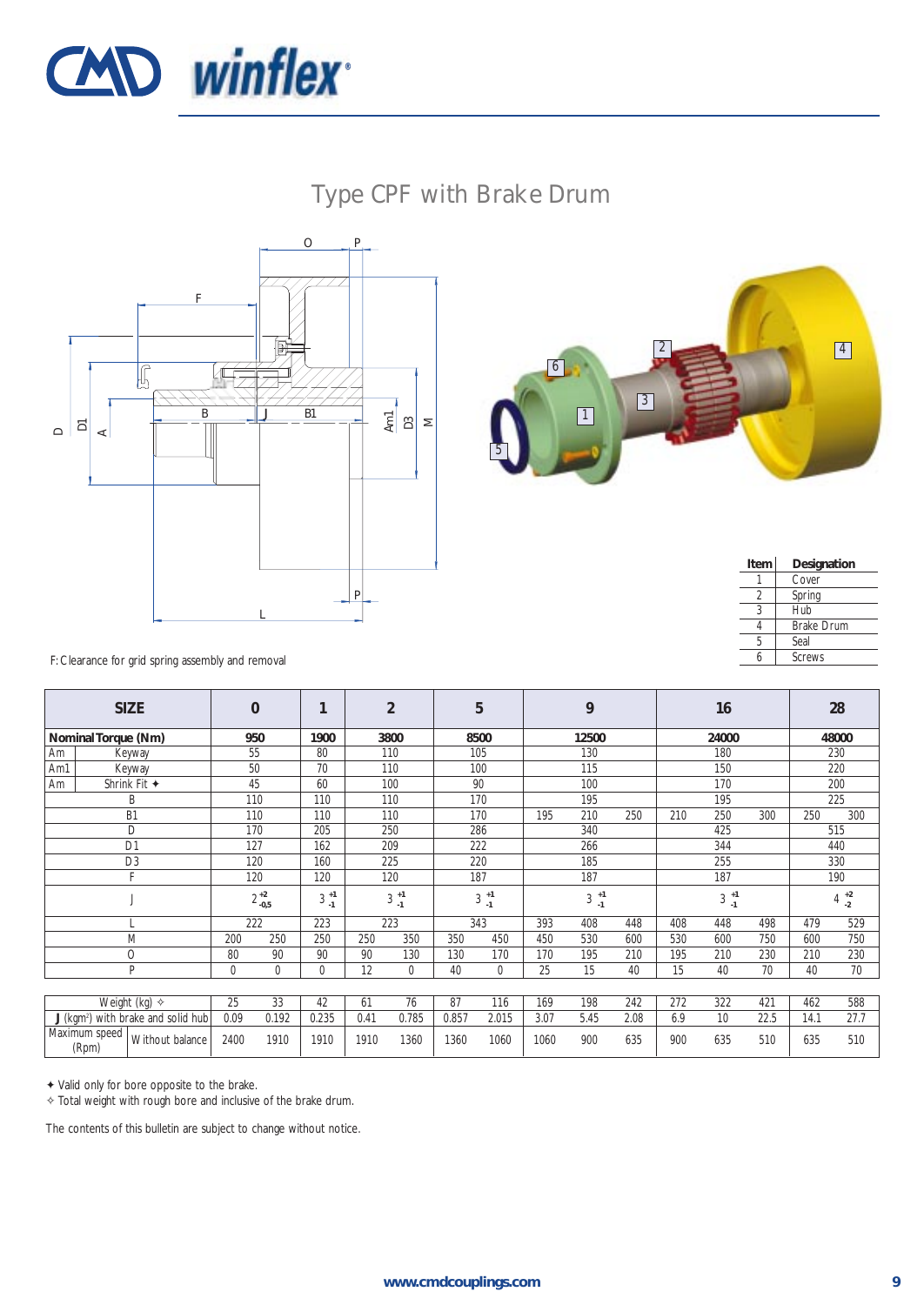![](_page_9_Picture_0.jpeg)

![](_page_9_Figure_1.jpeg)

![](_page_9_Figure_2.jpeg)

![](_page_9_Picture_3.jpeg)

| Item | Designation               |
|------|---------------------------|
|      | Grid                      |
|      | Hub                       |
|      | Cover                     |
|      | <b>Bolts &amp; screws</b> |
|      |                           |

F & F1: Clearance for grid spring assembly and removal

|                                 | <b>SIZE</b><br>150   |                    | 220              | 300               | 380              | 480                      |  |  |  |  |  |
|---------------------------------|----------------------|--------------------|------------------|-------------------|------------------|--------------------------|--|--|--|--|--|
|                                 | Nominal Torque (Nm)  | 270 000            | 400 000          | 540 000           | 700 000          | 800 000                  |  |  |  |  |  |
|                                 | Am                   | 270                | 300              | 340               | 370              | 390                      |  |  |  |  |  |
|                                 | A (Rough bore)       | 120                | 165              | 180               | 180              | 180                      |  |  |  |  |  |
|                                 | Β                    | 270                | 300              | 340               | 370              | 400                      |  |  |  |  |  |
|                                 | C                    | 76                 | 80               | 92                | 92               | 92                       |  |  |  |  |  |
|                                 | D <sub>1</sub>       | 773                | 910              | 1195<br>1050      |                  |                          |  |  |  |  |  |
|                                 | D <sub>2</sub>       | 410                | 450              | 550<br>600        |                  |                          |  |  |  |  |  |
|                                 | E                    | 224                | 220              | 224               | 224              | 265                      |  |  |  |  |  |
|                                 | с                    | 210                | 210              | 210               | 210              | 250                      |  |  |  |  |  |
| F <sub>1</sub>                  |                      | 215                | 215              | 215               | 215              | 255                      |  |  |  |  |  |
|                                 |                      | $4\,$ $^{+2}_{-2}$ | $5\frac{+2}{-3}$ | $5\,{}^{+2}_{-3}$ | $5\frac{+2}{-3}$ | $6^{+2}_{-3}$            |  |  |  |  |  |
|                                 |                      | 557                | 618              | 698               | 758              | 819                      |  |  |  |  |  |
| 2 Withdrawal holes diameter     |                      | 360                | 380              | 450               | 500              | $\overline{\phantom{a}}$ |  |  |  |  |  |
|                                 |                      | M24                | M24              | M30               | M30              |                          |  |  |  |  |  |
|                                 |                      |                    |                  |                   |                  |                          |  |  |  |  |  |
| Weight (kg) with Rough bore     |                      | 990                | 1260             | 1860              | 2390             | 2830                     |  |  |  |  |  |
| Weight of grease (kg)           |                      | 12                 | 22               | 27                | 30               | 45                       |  |  |  |  |  |
| J (kgm <sup>2</sup> ) Solid hub |                      | 64.5               | 110.75           | 206.25            | 340              | 415.75                   |  |  |  |  |  |
| Max speed                       | Without balance      | 500                | 400              | 370               | 320              | 320                      |  |  |  |  |  |
| (Rpm)                           | Dynamically balanced | 950                | 800              | 700               | 600              | 600                      |  |  |  |  |  |

Am: Maximum permissible bore corresponding to the hub dimensions **which may be increased if it is required.**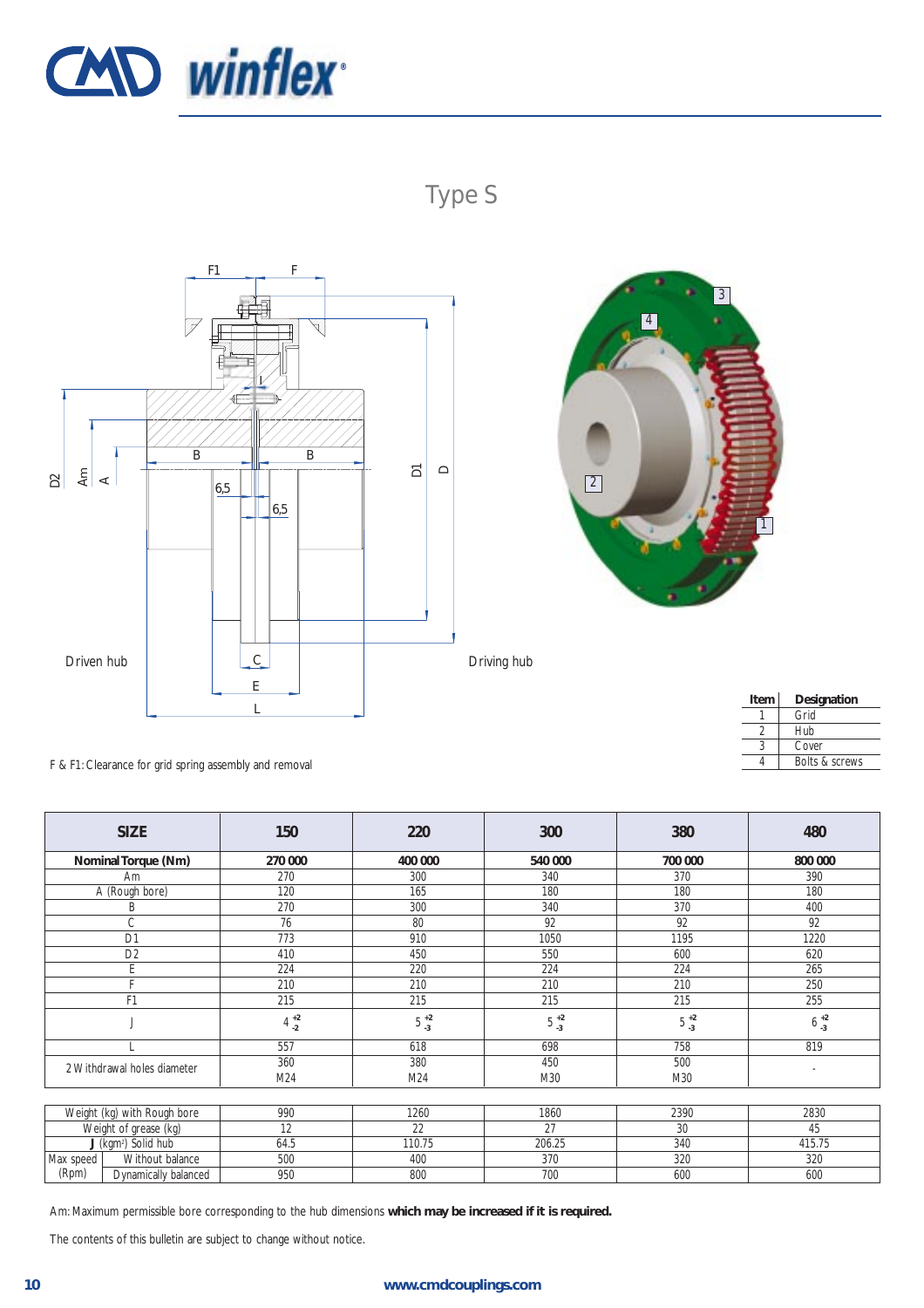![](_page_10_Picture_0.jpeg)

### Miscellaneous

| <b>SIZE</b> |                                                           | Z                                         | 000                                     | $00\,$                                | $\mathbf{0}$                            | $\mathbf{1}$                            | $\overline{2}$                          | 5                                       | 9                                       | 16                                    | 28                         | 43                       | 70                        | 95                             |
|-------------|-----------------------------------------------------------|-------------------------------------------|-----------------------------------------|---------------------------------------|-----------------------------------------|-----------------------------------------|-----------------------------------------|-----------------------------------------|-----------------------------------------|---------------------------------------|----------------------------|--------------------------|---------------------------|--------------------------------|
|             | Weight (kg)<br>Rough bore (mm)                            | 0.69<br>$\blacksquare$                    | 1.35<br>$\sim$                          | 2.7<br>$\sim$                         | $\overline{3}$<br>÷.                    | 7.2<br>$\sim$                           | 13.8<br>$\sim$                          | 17.8<br>30                              | 27<br>30                                | 56<br>60                              | 113<br>75                  | 150<br>85                | 182<br>95                 | 263<br>105                     |
|             | Weight (kg)<br>Rough bore (mm)                            | $\sim$<br>$\sim$                          | $\overline{\phantom{a}}$<br>$\sim$      | $\overline{\phantom{a}}$<br>$\sim$    | 4.8<br>$\overline{\phantom{a}}$         | 9.5<br>$\sim$                           | 18.6<br>$\sim$                          | 25.4<br>30                              | 44<br>30                                | 80<br>60                              | 158<br>75                  | 200<br>85                | 231<br>95                 | 320<br>105                     |
|             | <b>COMPLETE GRID</b><br>Weight (kg)<br>segments<br>Layers | 0.075<br>$\overline{1}$<br>$\overline{1}$ | 0.105<br>$\mathbf{1}$<br>$\overline{1}$ | 0.140<br>$\mathbf{1}$<br>$\mathbf{1}$ | 0.480<br>$\overline{2}$<br>$\mathbf{1}$ | 0.620<br>$\overline{2}$<br>$\mathbf{1}$ | 0.840<br>$\overline{2}$<br>$\mathbf{1}$ | 2.6<br>$\overline{4}$<br>$\overline{2}$ | 3.7<br>$\overline{4}$<br>$\overline{2}$ | 5<br>$\overline{4}$<br>$\overline{2}$ | 6.5<br>6<br>$\overline{2}$ | 8<br>8<br>$\overline{2}$ | 22<br>8<br>$\overline{2}$ | 25<br>$\, 8$<br>$\overline{2}$ |
|             | Weight (kg)<br>Kit (cover, bolts, screws and seals)       | 0.38                                      | 0.85                                    | 1.07                                  | 1.32                                    | 1.6                                     | 2.5                                     | $\overline{4}$                          | 5                                       | 7.8                                   | 12.2                       | 19                       | 23                        | 28                             |
|             | Weight (kg)<br>Grease                                     | 0.06                                      | 0.09                                    | 0.11                                  | 0.17                                    | 0.3                                     | 0.35                                    | $\mathbf{1}$                            | 1.3                                     | 1.6                                   | 1.8                        | $\overline{2}$           | 4.5                       | 8                              |

## Special grease

- **Long life grease (\*) HPLD 9000**
- Extreme-pressure grease, unleaded high temperature NLGI 1 lithium soap-base grease. Made with a high viscosity oil and an extremely effective, heavy-duty additive package.
- Formulated to provide low bleed properties critical to modern couplings as well as high temperature stability.
- **Maintains its excellent performance characteristics in ambient temperatures up to 110°C.**

(\*) based on average period of 40 000 H. without greasing.

![](_page_10_Picture_9.jpeg)